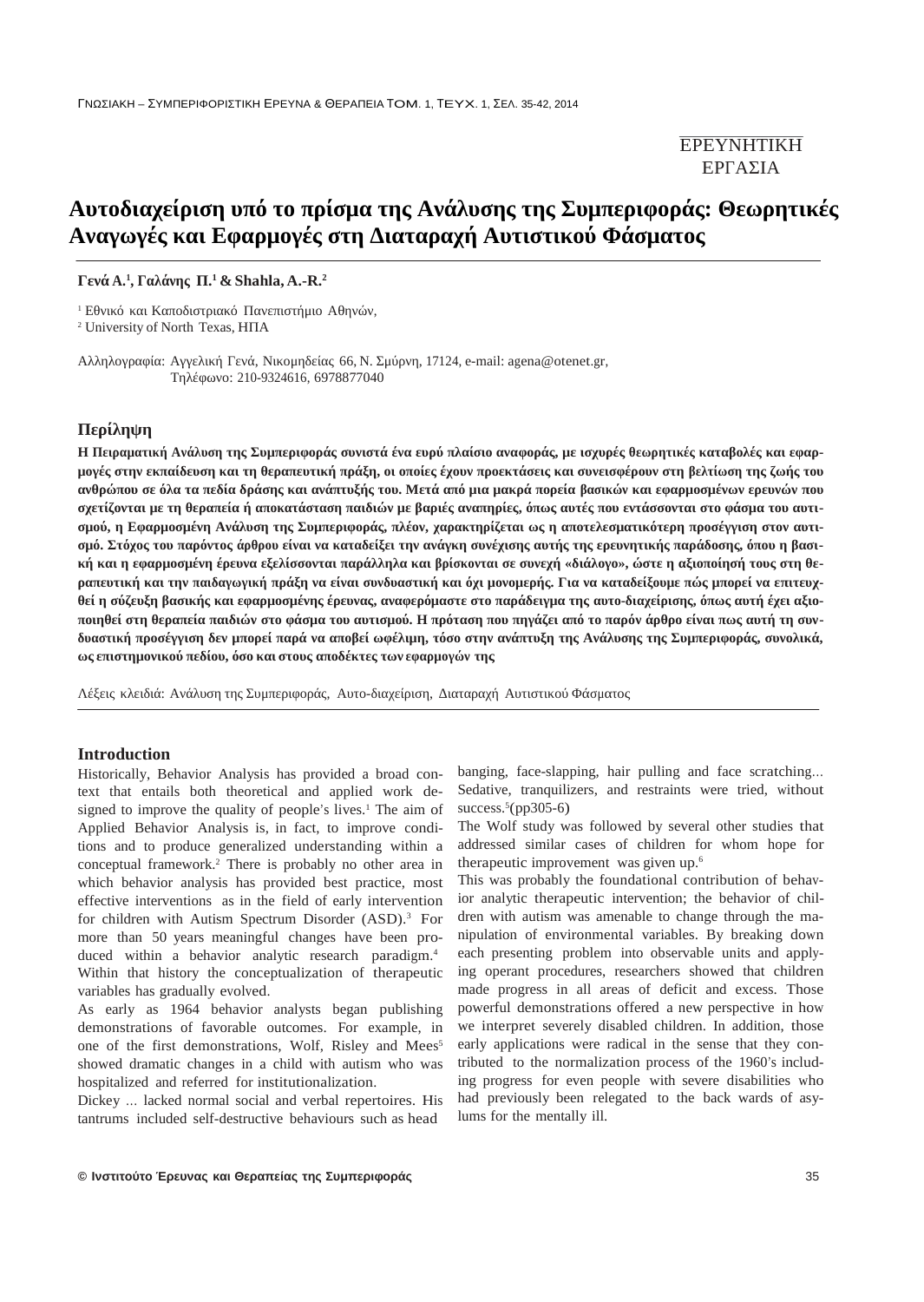The line of research was extended by Lovaas and his colleagues<sup>7</sup> who offered data-based case studies of several children with autism. This study was important for at least two reasons. First, it offered effective procedural variables for intervention across the many domains affected by autism. Second, it offered a general discussion of therapeutic variables in the treatment of autism. The researchers concluded that treatment should be comprehensive, begin very early, and families could be agents for change. Following this shift in emphasis, a series of studies8-11 were produced showing remarkable changes. In recent years popular media,<sup>12</sup> scientific panels,<sup>13</sup> disciplinary bodies<sup>14</sup> and governmental agencies15 have recognized the effectiveness of early and comprehensive interventions. In conclusion, applied behavior analysis is widely recognized as a discipline that provides evidence-based, highly effective therapeutic interventions for people with autism. In addition, behavior analytic therapeutic and educational applications are becoming increasingly sophisticated and address not only people with severe disabilities, but also people with milder cognitive or psychosocial difficulties. Nowadays, we have a wide range of new types of interventions that teachers and clinicians can choose from and with which a great number of areas of need can be addressed.

While encouraging, there are still methodological limitations,<sup>16</sup> differences in the way children respond to treatment,<sup>17</sup> unaddressed issues facing families,<sup>18</sup> and debates both within and outside of the field of behavior analysis regarding therapeutic variables of importance 19 . There is also some concern that the "analysis" in applied behavior analysis is being usurped by "package" approaches to treatment and research.<sup>20</sup> Such tensions set the occasion for new avenues of inquiry and an opening of the field.

The purpose of this paper is to explore the literature on self-management as an example that helps us appreciate how basic questions may be posed within the behavior analytic theoretical framework. At its essence the science of behavior requires the capability to produce generalized behavior change, the capability to conceptualize how the change occurred, and proof with conceptually consistent explanation that the experimental variables account for the behavior change.<sup>21</sup> This is a foundational activity in the design of behavior analytic applications. We believe that the science of the experimental analysis of behavior has great promise if it continues to follow this tradition rather than current trends of demonstrations of therapeutic "packages" that may be effective under limited and unclear circumstances. A package, devoid of conceptual or experimental analysis, is not likely to contribute to or advance the science of behavior analysis nor to contribute in substantive ways to the amelioration of educational and psychological deficits.

Self-management was selected for yet another reason as it is a construct that has been empirically analyzed in both the behavior analytic and mainstream literature. Our ability as behavior analysts to use important constructs from main-stream psychological literature, such as self-control or self-management, and re-conceptualize them within the behavior analytic theoretical and methodological framework may, on one hand, offer a good venue toward broadening the scope of targeted variables within the behavior analytic framework, and, on the other hand, may facilitate cross-discipline communication efforts – provide opportunities for behavior analysts to address broader audiences.

Γενά και συν.

## **Defining self-management**

As of the mid 1980's the constructs of self-control and self-management had not being thoroughly examined and analyzed empirically, within a behavior analytic framework, despite the fact that Skinner had introduced those constructs about 30 years ago.<sup>22</sup> The terms self-control and self-management will be treated as synonymous for the purposes of this article since the two terms have been used interchangeably historically. The term self-management will be mostly used as it is a term that has been more clearly and consistently defined. There have been suggestions to treat the two terms separately, yet, this issue is beyond the scope of the present article. For example, Newman and his colleagues<sup>23</sup>( $p86$ ) propose that "self-control should be used for procedures that involve overcoming disparities between the effects of long-term and short term consequences, while self-management should be reserved for the more general program of applying operant principles to one's own behavior." This latter definition of self-management is consisted with Skinner's definition and, thus, widely accepted within the framework of radical behavior analysis. We may define self-management, procedurally and functionally, as the personal, intentional, and systematic application of behavior change strategies that result in the desired modification and maintenance of one s own behavior.<sup>24</sup> Furthermore, when referring to selfcontrol, Skinner claims that a person "controls himself precisely as he would control the behavior of anyone else – through the manipulation of variables of which behavior is a function". <sup>22</sup>(p228)

## **Is self-management a self-mediated process?**

Don Baer, Richard Mallot, and other scholars introduced questions pertaining to the mechanisms responsible for the effects of self-management and other self-mediated processes some of which continue to remain unanswered. For example, we don't have an empirically validated answer to Baer's very interesting and reasonable question regarding whether self-control can be understood as simply the provision of stimuli that form complex chains of behavior, or if it needs to be interpreted as a separate learning mechanism that functions as mediator for behavior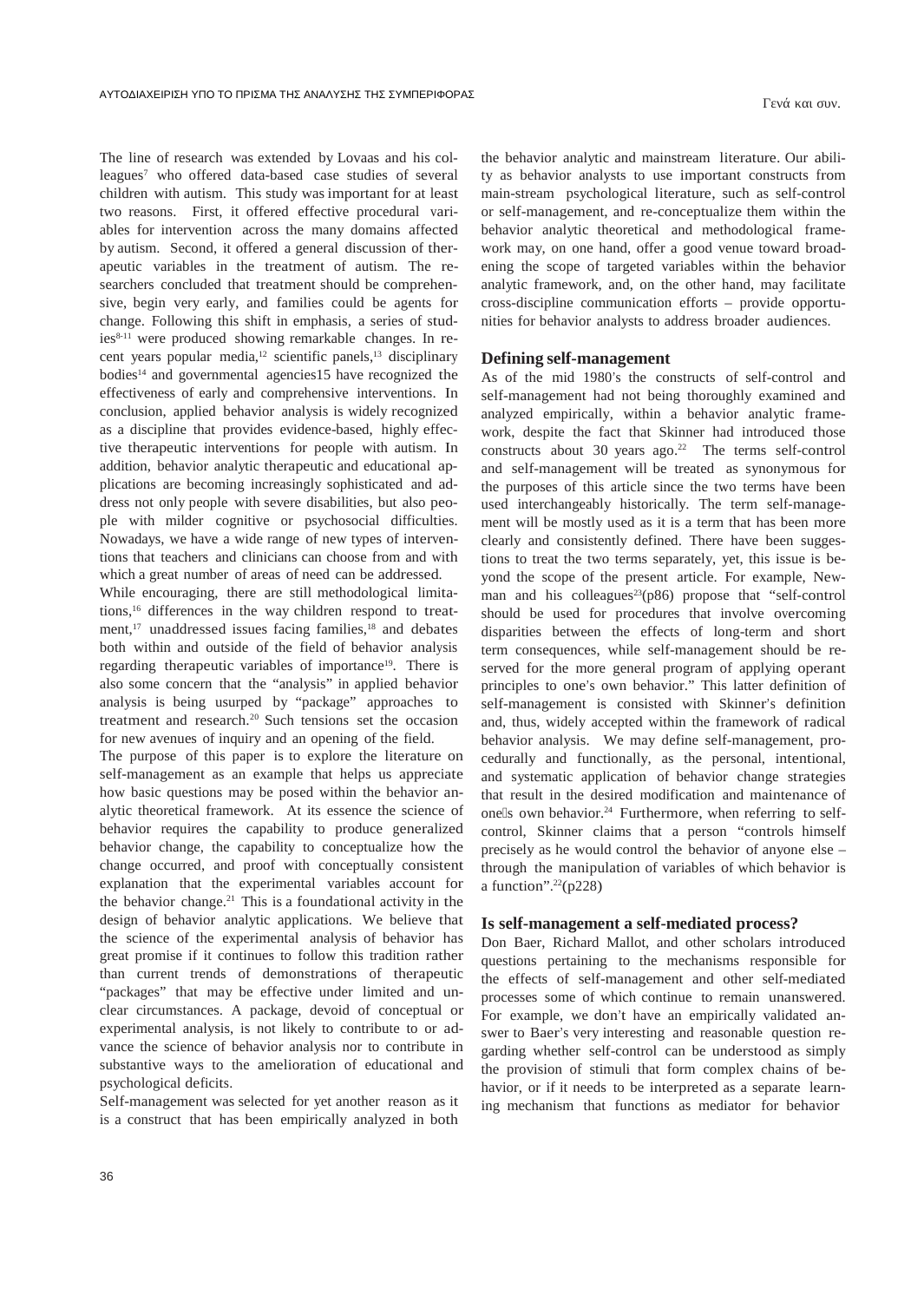change.<sup>25</sup> Baer suggests that if self-management, self-instruction, self-monitoring, or other self-mediated processes function indeed as mediators for change, then such processes ought to occur even in the absence of experimenters who may initially set the occasion for self-mediated behavior to occur. An empirical demonstration of such independent occurrences of self-mediated behavior would suffice as proof that such behavior is distinct from chained responding and that it mediates responses that may be followed by "delayed, indirect, or inefficient contingencies"25(p217). As such, self-management and other selfmediated behavior has great value both theoretically as well as in terms of applications in therapy and in education. Examples will be offered in the following sections to fully appreciate the importance of self-management as a mediating process.

### **Self-management and rule-governed behavior**

Richard Malott<sup>26</sup> takes a similar stance claiming that selfmediated responses may be viewed as critical for normal development, since they allow humans to tolerate long delays in the delivery of reinforcement contingencies. He offers the example of physical exercise, which, although having great value for our well being, its benefits on our health are far from immediate. Understanding and abiding to rules , such as "if I exercise regularly, I will be in better shape", may be seen as a self-mediated process that increases the possibility of engaging in activities that are not immediately reinforced, yet produce outcomes that are very important to our well-being. As Skinner<sup>22</sup> points out, self-control offers itself as a procedure that may produce change in a certain type of responses: those that have conflicting consequences – consequences associated with both reinforcing and punishing contingencies as is the case of physical exercise. In the long-run exercise produces reinforcing outcomes (i.e., being in good shape), whereas, the immediate outcome maybe muscular pain, feeling tired, and other punishing consequences. Self-management procedures may also be efficient in mediating behavior not only in terms of its conflicting consequation, but also in terms of enhancing the weak reinforcing properties of its consequation.<sup>26</sup> For example, in following a diet we may use self-mediated reinforcement contingencies. Weekly weight reduction may be too low and thus a weak reinforcement contingency, ineffective in maintaining the desired response of following the prescribed diet. This weak contingency may be enhanced by self-monitoring of daily food intake that is self-mediated and may be considered reinforcing since the person on a diet manages to comply with his dieting schedule. Following a rule (e.g., "it is important to follow my diet"), in other words, may account for the reinforcing properties of the self-mediated procedure. 26

Learning to bring one's own behavior under the control of rules is very important for responses that are associated either with weak or delayed reinforcement which makes the teaching of self-mediated behavior very important. When it comes to people with disabilities, given their difficulties in tolerating delayed reinforcement and in acquiring autonomous functioning, teaching self-mediated behavior becomes imperative. Reinforcement contingencies that are greatly delayed are often ineffective in producing behavior change. Thus, to achieve important outcomes, such as physical health, or a pollution-free environment, we need to consider mediating contingencies, such as selfmanagement or other self-mediated processes that may signal access to reinforcement contingencies and at the same time encourage the self-managing organism to tolerate delays in the delivery of reinforcement.

# **Accounting for self-management from a behavior analytic perspective**

Another conceptual challenge that behavior analysts are confronted with in their attempts to explain such complex human behavior as self-management has to do with the provision of a complete account of such complex behavior. Specifically in the case of self-management, the question is whether the reinforcing agent for self-management is social or private. Does reinforcement come from an agent external to the individual who self-manages or does it come from within the same individual. From a radical behavioral standpoint, there could be no other explanation for change in operant behavior other than social, environmental events that may account for it. Thus, many behavior analysts have objected to the use of the term self-reinforcement as they consider it to be a misnomer for the operation of reinforcement delivery in instances of self-management.<sup>28</sup> Hayes and colleagues suggested "it would be more parsimonious to view self-reinforcement as a special arrangement of external reinforcement. Rather than attempt to explain complex behavior by referring to other similarly complex behaviors within the same individual (e.g., self-efficacy, self-reinforcement), it seems more worthwhile to identify the actual physical conditions that give rise to both".<sup>29</sup>(pp211-12) It would be very difficult to demonstrate that reinforcement contingencies associated with self-management may not be attributed to external, social agents of reinforcement since other than for currently-operating parameters, we would also have to account for historical ones, such as the learning history of the individual engaging in self-management. In addition, separating operant (relating to environmental contingencies and being available for direct observation) from respondent (private events such as emotional reactions) learning processes, at any point in time that learning occurs, may be common practice, but it is an artifact. We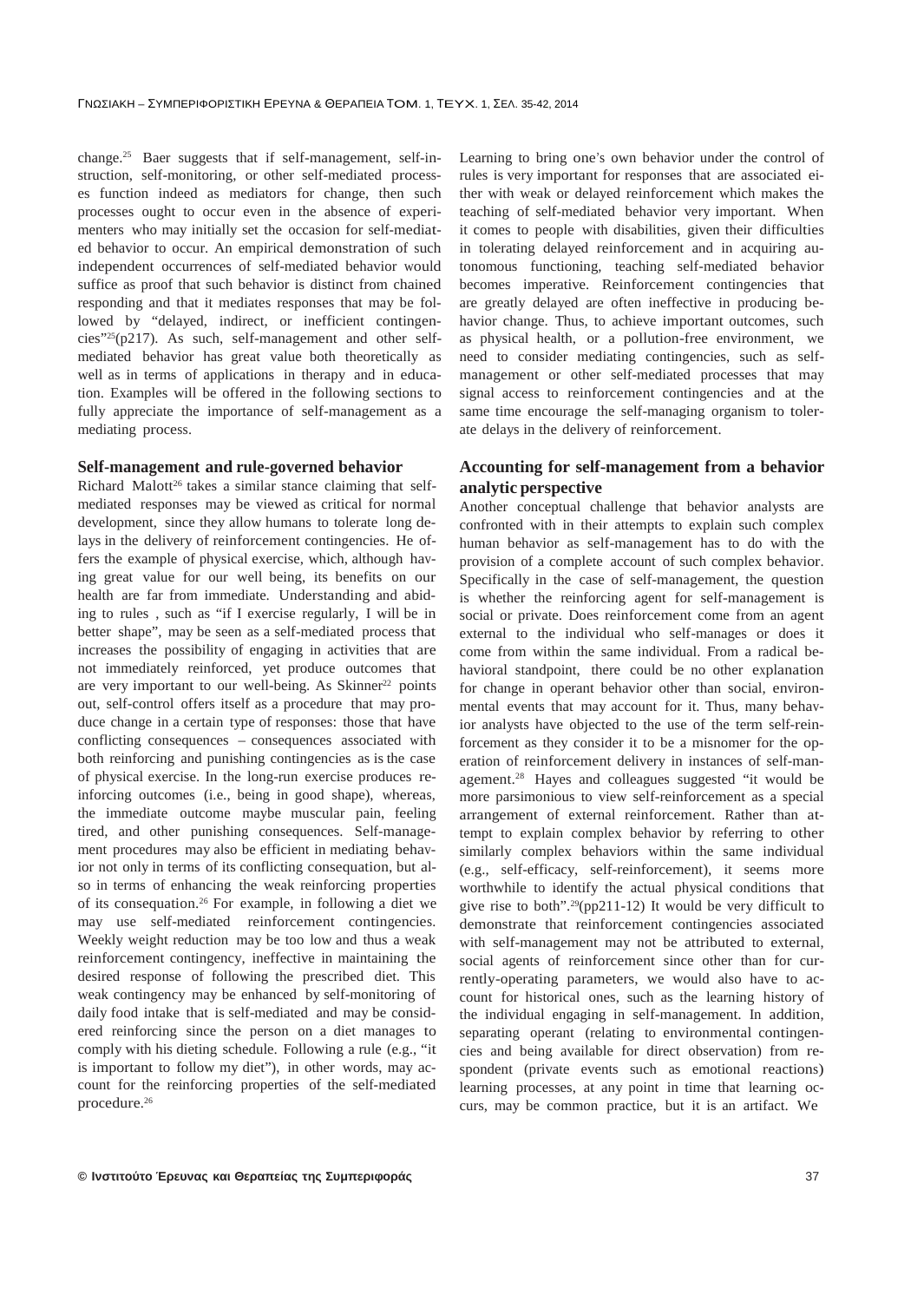know that both operant and respondent behavior is always involved in learning. The fact that environmental contingencies are in effect during the acquisition of self-management responses does not exclude concurrent occurrences of emotional responding. In fact, a negative reinforcement paradigm offers a parsimonious explanation for the maintenance of self-management responses in the absence of an external agent: "The individual may self-manage to avoid or remove aversive consequences, either public failure and the consequences that follow, or self-reproach." 23 Self-management and reactivity of self-monitoring

A final aspect of self-management that would be interesting to allude to and which has not, yet, been fully explored pertains to reactivity of self-monitoring and the controlling variables of reactivity. Self-monitoring, a well-studied self-management procedure, refers to an individual systematically observing his own behavior and recording occurrences or non-occurrences of specific responses. It has been demonstrated that self-monitoring produces changes in target responses before they are consequated.<sup>30</sup> Several series of studies have been contacted in order to investigate the mechanisms that control change. The main question pertains to two possibilities: (a) does self-monitoring simply cue the upcoming delivery of reinforcement and is the first response of the reactive chain leading to change of the target behavior or (b) is self-monitoring controlled by self-administered consequences, such as praising oneself? The first possibility leads to the conclusion that selfmonitoring exerts control the same way as any other type of chained behavior. On the other hand, if the second possibility holds true, then we would have to conclude that self-monitoring leads to behavior change through a separate mechanism from the mechanism involved in chaining. Empirical investigations of reactivity of self-monitoring or other self-management processes may provide us with important findings that pertain both to theory construction as well as to applied work. Identifying parameters that may increase the probability of reactivity can help people with developmental or other disabilities.<sup>31</sup> For example, though self-monitoring was not designed to be a therapeutic technique, it functions as one in people with Developmental Disorders or psychosis leading to reduction of inappropriate behavior such as repetitive motor behavior or hallucinations.<sup>30</sup> The Mace and colleagues' study<sup>32</sup> with mentally retarded adults working in a sheltered workshop provided additional support to the fact that self-monitoring may enhance the effects of reinforcement contingencies, but did not function as a reinforcer when not paired with environmental contingencies. Specifically, reinforcement contingencies were effective in increasing the productivity of the participants, but not as effective as when combined with self-monitoring. Yet, self-monitoring alone, in the absence of reinforcement contingencies, did not increase productivity at all. Further investigation and

replication of these results with different targets would be very interesting since it would provide additional support to the hypothesis that self-monitoring needs to be paired with environmental contingencies in order to produce reactive outcomes.

Γενά και συν.

# **Therapeutic and educational applications of selfmanagement**

Self-management and self-control are, without a doubt, constructs that have provoked very interesting and heated arguments and debates among behavior analysts since they present a challenge as far as explaining their function as operant behavior. Aside from theoretical interest, however, self-management is of great value in therapeutic and educational practice, especially since inclusion in schools and in the community has been set as a primary goal for people with disabilities. Self-management fosters independent functioning and its use has been empirically validated.<sup>24</sup> In particular for people with ASD, who are often over-dependent on treatment providers and have limited generalization skills,<sup>33</sup> acquisition of self-management skills can be highly beneficial. In fact, self-management, due to its properties has been considered to be the practice of choice for school inclusion purposes.<sup>34</sup> In addition, self-management has been used extensively and successfully toward the amelioration of all core deficits associated with ASD.<sup>35</sup> Thus, it would be worthwhile to briefly review some applied studies that may help us investigate whether it would be worth teaching self-management skills to people with ASD. Would acquisition and use of self-management skills be effective and efficient in helping people with ASD achieve therapeutic and educational goals? And if so, how can we explain, conceptually, the effectiveness of self-monitoring?

Starting with core deficits associated with ASD, the first diagnostic criterion set by the Diagnostic and Statistical Manual-5 (DSM-5) is "persistent impairment in reciprocal and social communication and social interaction". <sup>36</sup>(p53) This impairment presents a great therapeutic challenge since people with ASD are often not motivated by social reinforcers unless they are systematically taught to value such reinforcers. Yet, self-management procedures have been effective in enhancing the social skills of children with ASD,<sup>37</sup> in improving their social initiations and interactions with peers, $38,39$  in increasing their responding to social invitations made by peers40 and in enhancing a variety of other social and communication skills. The effects of self-monitoring and self-management are equally beneficial in helping people with ASD to overcome deficits in the domain addressed by the second criterion of the DSM-5: "Restrictive, repetitive patterns of behavior, interests, or activities". <sup>36</sup>(p50) Use of self-management procedures has led to reduction or extinction of a wide range of repet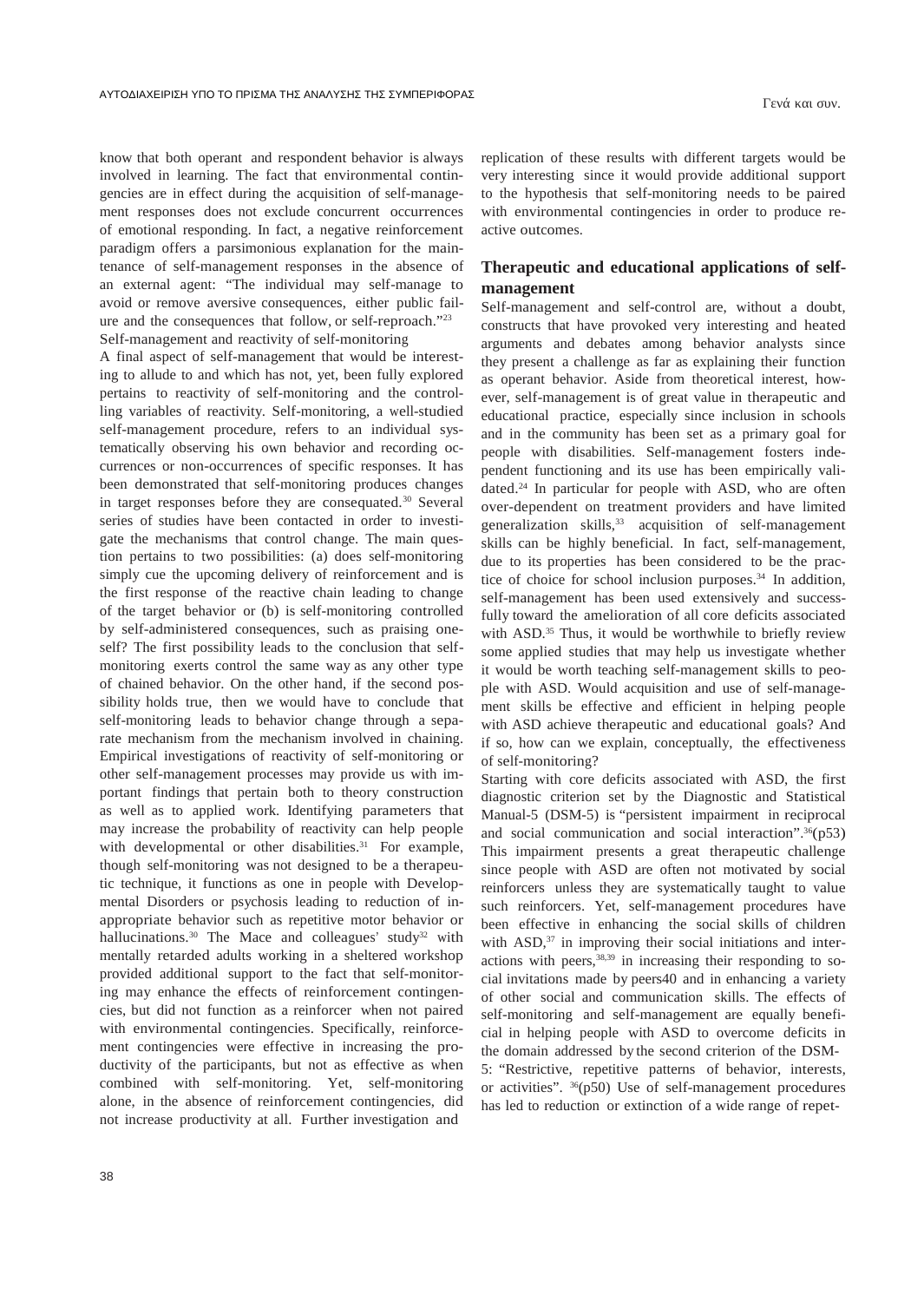itive and disruptive behavior such as inappropriate, repetitive vocalizations, <sup>41,42</sup> motor mannerisms, <sup>43</sup> self- injurious behavior,<sup>44</sup> off-task behavior,<sup>45</sup> disruptive behavior<sup>46</sup> not following rules, hurting others, damaging objects and furniture<sup>47</sup> . In the aforementioned studies, repetitive, inappropriate, self-injurious, and disruptive behavior was targeted directly. Yet, reduction of such behavior has also been achieved as a collateral effect when self-management was used for acquisition of pro-social behavior. For example, there was a decrease in stereotypic behavior as a collateral effect to teaching social skills<sup>39,40</sup> and on-task behavior<sup>48</sup>. The benefits of self-monitoring are similar across settings, when used in the home environment, $49$  in schools,<sup>50</sup> in the community,<sup>51</sup> and in the work place<sup>52</sup>. This is particularly important in the case of people with ASD who often fail to generalize acquired skills in their everyday life, away from highly structured environmental arrangements that are frequently provided in therapeutic or special education settings designed for children with autism. Finally, it is worth mentioning that self-management has been successfully used in teaching a great number of other skills, such as functional use of toys,<sup>53</sup> varied responding,<sup>54</sup> organization skills,<sup>55</sup> academic skills<sup>56</sup> and on-task behavior 57 .

Aside from the beneficial effects of self-management in the acquisition of specific skills, it has also been demonstrated that self-management promotes generalization and maintenance of newly acquired skills<sup>58,59</sup> as well as autonomous functioning – engaging in activities without requiring assistance from others. 25,53

Considering the diversity of areas in which self-management has been used successfully with children with ASD, in combination with the findings of meta-analytic studies that indicate that self-management is a powerful intervention for children with ASD and that its effectiveness has been very well established,<sup>34,35</sup> we can certainly adopt the position of the report issued by the National Autism Center<sup>13</sup> that self-management adheres to the standards of evidence-based practice and is most beneficial for people with ASD. Since we have made a case for the effectiveness and efficiency of self-management and why we would consider self-management skills to be important for people with ASD, we may move on to the second question that addresses the issue of why does it work.

## **Explicit accounts for the effectiveness of self-management and remaining questions**

The aforementioned conceptual question may be answered to a great extent by the first part, that is the preceeding theoretical discussion. Yet, we would like to make this answer more salient by underlying some important points from basic and applied studies conducted in the area of self-management. What appears to be widely accepted as an explanation for the powerful effects of selfmonitoring, in a wide array of applications, is that we may consider it to function as a mediated stimulus.<sup>58,59</sup> Several aspects of self-monitoring have been conceptualized as mediating change, yet, Baer makes a very interesting point. Namely, that the stimulus that is present in all situations and that can cue the demonstration of the appropriate behavior is the person who self-monitors.<sup>25</sup> Thus, if the "self" is the mediating stimulus, teaching children with ASD how to self-manage may greatly enhance their functioning across all areas of development, across settings, across people and so on. The meditational attribute of self-management is strengthened further since various other stimuli associated with specific interventions may acquire mediating properties (e.g., self-management materials such as the self-monitoring device). These stimuli may be used as common stimuli between training and generalization conditions, but through training in self-management they are no longer introduced by a teacher or a therapist, the person who self-manages takes the initiative to use them.<sup>59</sup> A fine example of this demonstration comes from Koegel and her colleagues<sup>40</sup> who taught four children with autism how to respond to verbal initiations using a self-monitoring procedure. Verbal initiations generalized to multiple community settings where the participants continued to use self-management materials despite the absence of the treatment provider. In addition, concomitant reductions in disruptive behavior were observed without the need for special intervention.

There are some other issues, however, pertaining to the effectiveness of self-management for which we do not yet have definitive answers. For example, we don't know which components of a self-management package are most efficient or even necessary in producing behavior change. Would self-monitoring, for example, as an important component of self-management would suffice, in certain cases or under certain circumstances, to alter the target behavior in the desired direction? The issue of reactivity of self-monitoring, as well, continues to require further empirical investigation. As we mentioned earlier, because of the reactive effects often produced by self-monitoring, it has become an important therapeutic intervention in its own right affecting the frequency and maintenance of already acquired skills.<sup>42,60</sup> According to Nelson and Hayes<sup>30</sup>, a self-monitoring procedure functions as a discriminative stimulus cueing the availability of the ultimate environmental consequences that are contingent on the target response. In many cases self-monitoring devises and materials gradually acquire reinforcing value due to their extended pairing with the ultimate reinforcement<sup>60</sup>. Is there enough evidence that self-monitoring doesn't have inherent reinforcing properties? Does it require systematic pairing with environmental contingencies to acquire its reinforcing properties? Those conceptual questions that al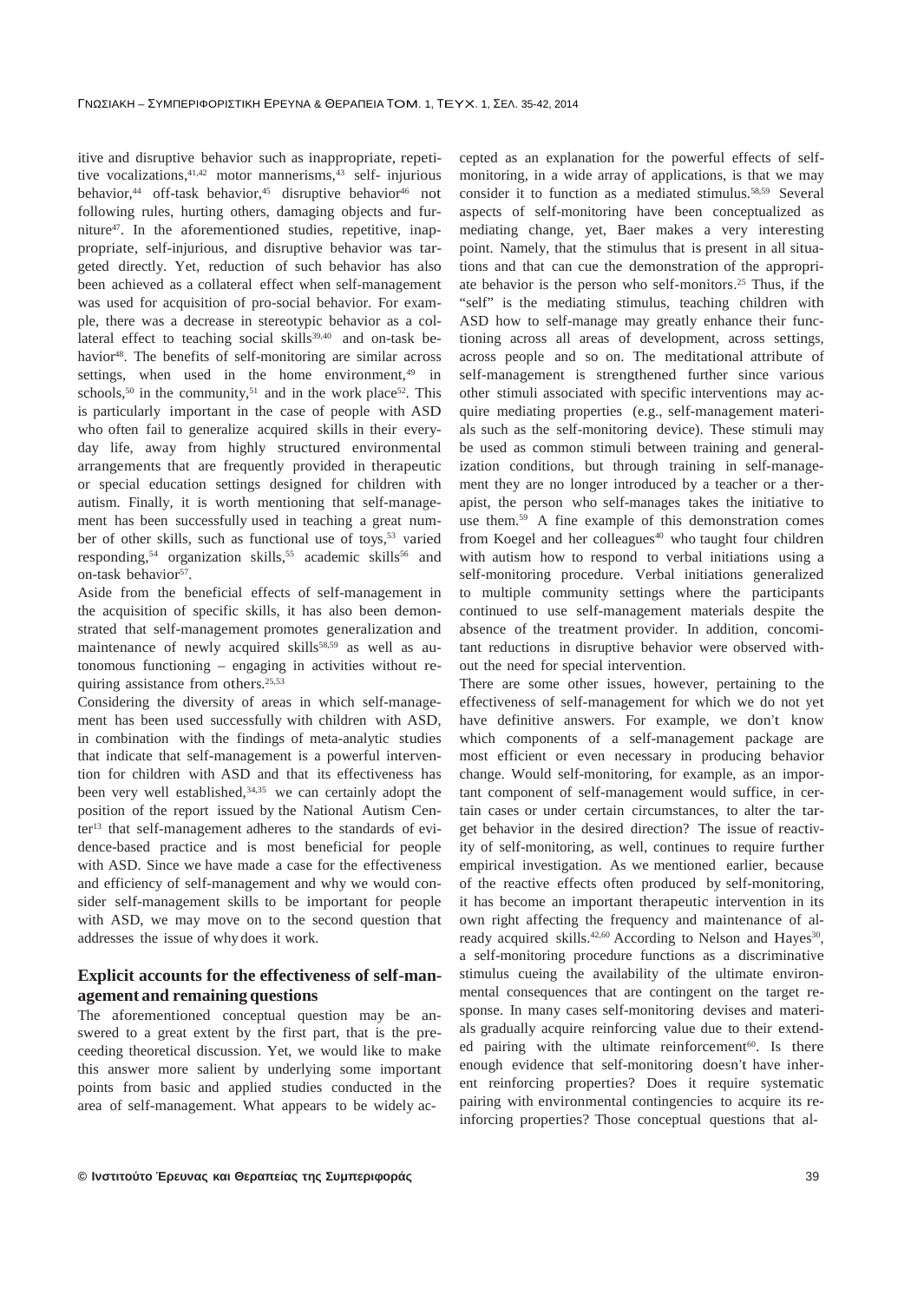lude to the mechanisms involved in self-management acquiring reinforcing properties continue to present a challenge for researchers to explore. Yet, the effectiveness of self-management skills in fostering therapeutic and educational advancement, especially for people with ASD, is indisputable.

## **Concluding Comments**

In conclusion, we would like to propose that it would be worthwhile to go back to investigating basic research questions pertaining to self-management in addition to using intervention packages that are effective in the treatment of people with ASD, which is the more common research practice since the 1990's. Having a better understanding of the mechanisms that control the beneficial properties of self-management may lead to consistently effective therapeutic and educational programming. As Baer suggested, packages are seen as highly desirable in the world of practice. However, without understanding, experimental proof, of the mechanisms, packages are not likely to result in generalized, progressive, and consistent behavior change.<sup>21</sup> We suggest that a balance between advancing the science of behavior analysis and offering solutions to challenging and chronic difficulties, such as those often associated with the diagnosis of ASD, is very important. Favoring either the basic or the applied aspect of behavior analysis will not ultimately benefit either the science or the recipients of the applications of scientific principles.

**Self-management from a behavior analytic standpoint: Theoretical advancements and applications in Autism Spectrum Disorder**

**Gena A.<sup>1</sup> , Galanis P.<sup>1</sup> & Alai-Rosales S.<sup>2</sup>**

<sup>1</sup> National and Kapodistrian University of Athens, Greece <sup>2</sup> University of North Texas, United States

Correspondence: Angeliki Gena, Nikomideias 66, N. Smyrni, 17124, Athens E-mail: agena@otenet.gr, el: +30 2109324616, +30 6978877040

## **Summary**

The Experimental Analysis of Behavior provides a broad context that entails both strong theoretical roots as well as a wide spectrum of therapeutic and educational interventions that may be applied to improve the quality of life across all the domains that may be influenced by human action-behavior. Considered the most effective approach

to intervention, Applied Behavior Analysis has gained widespread recognition in the treatment of Autism Spectrum Disorder (ASD) among other severe and milder disabilities. The purpose of this paper is to underline the importance of a continuous advancement of the field of behavior analysis in both domains: the conceptual and the applied. Combining basic and applied research in the area of self-management for individuals with autism is offered as an example that demonstrates the benefits of this venue. We suggest that following this tradition may only benefit the field of behavior analysis as a whole as well as the recipients of the positive outcomes that arise from its applications. It is often the case that research advancements in laboratory settings precede and set the stage for similar advancements in applied settings, yet, it is not always the case that basic findings are incorporated and explored in the context of applied research. We considered behavior analytic research studies on self-management to be a very good example of the aforementioned tradition since it has not only been explored in the field of applied behavior analysis, but also through studies posing basic research questions which helps us appreciate how the behavior analytic theoretical framework is constructed through the exploration of causative relations between independent and dependent measures. These relations need to be empirically validated and at the same time consistent with the conceptual framework of the experimental analysis of behavior. Such theoretical ties strengthen the science of behavior analysis and at the same time offer credibility to applied research and practice as they help us conceptualize how and why behavior change is achieved. On the other hand, treatment "packages" – very popular in current research and clinical practices – are often not tied to a conceptual framework which makes their effectiveness questionable. The effectiveness of such packages is usually limited and achieved under unclear circumstances. For behavior analysis to continue to advance as a science that systematically studies the behavior of organisms, we suggest that it is important to continue to evolve within the framework that ties basic and applied work as well as both of them with the conceptual foundation of behaviorism.

Γενά και συν.

*Key words:* Behavior Analysis, Self-Management, Autism Spectrum Disorder

- [1] Baer DM, Wolf MM, Risley TR. Some current dimensions of ap¬plied behavior analysis. J Appl Behav Anal, 1968; 1: 91-97.
- [2] Fawcett SB. Some values guiding community research and action. J Appl Behav Anal, 1991; 24: 621-636.
- [3] Warren Z, McPheeters ML, Sathe N, Foss-Feig JH, Glasser A, Veenstra-VanderWeele J. A systematic review of early intensive intervention for autism spectrum disorders. Pediatrics, 2011; 127: 1303-1311.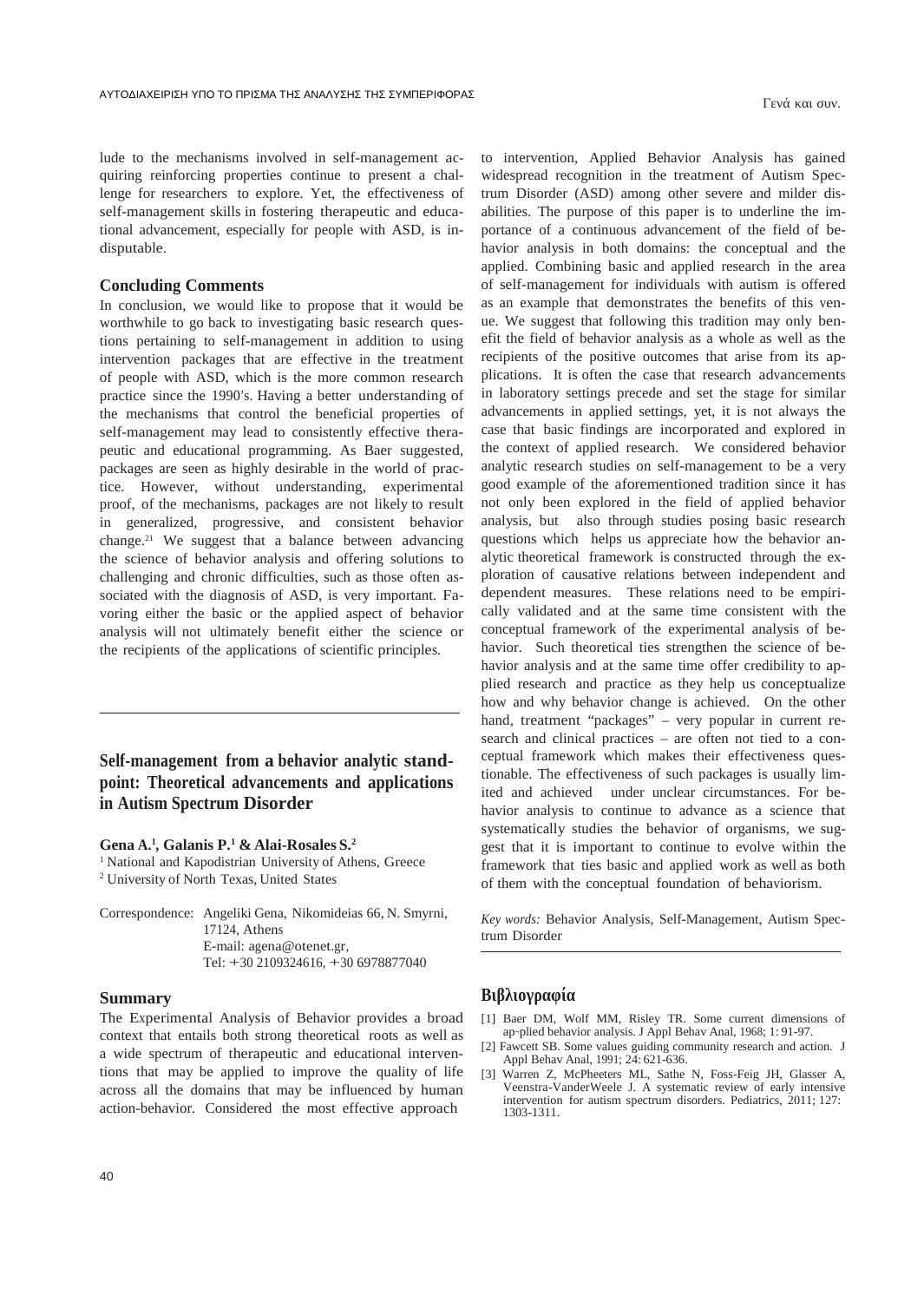$-$  8 T . 1, T . 1, 35-42, 2014

- [4] Matson JL, Smith KRM. Cur-rent status of intensive behavioral interven¬tions for young children with Autism and PDDNOS. Res Autism Spect Dis, 2008; 2: 60-74.
- [5] Wolf M, Risley T, Mees H. Application of operant conditioning procedures to the behaviour problems of an autistic child. Behav Res Ther, 1963; 1: 305–312.
- [6] Lovaas OI, Berberich JP, Perloff BF, Schaeffer B. Acquisition of imitative speech by schizophrenic children. Science, 1966; 151: 705-707.
- [7] Lovaas OI, Koegel RL, Simmons JQ, Long LS. Some generalization and follow-up measure on autistic children in behavior therapy. J Appl Behav Anal, 1973; 6: 131–166.
- Fenske EC, Zalenski S, Krantz PJ, McClannahan LE. Age at intervention and treatment outcome for autistic children in a comprehensive intervention program. Anal Interven Devel, 1985; 5: 49-58.
- [9] Howard JS, Sparkman CR, Cohen HG, Green G, Stanislaw H. A comparison of intensive behavior analytic and eclectic treatments for young children with autism. Res Dev Disabil, 2005; 26: 359-383.
- [10] Leaf RB, Taubman MT, McEachin JJ, Leaf JB, Tsuji KH. A program description of a community-based intensive behavioral intervention program for individuals with autism spectrum disorders. Educ Treat Children, 2011; 34: 259-285.
- [11] Lovaas OI. Behavioral treatment and normal educational and intellectual functioning in young autistic children. J Consult Clin Psych, 1987; 55: 3-9.
- [12] Maurice C, Green G, Luce SC. Behavioral intervention for young children with autism: a manual for parents and professionals. Autisn: pro-ed, 1996.
- [13] National Standards Project Report (2009). The national standards project – Addressing the need for evidence-based practice guidelines for autism spectrum disorders (cited 2 Novemb 2010). Available from www.nationalautismcenter.org/affiliates/.
- [14] Behavior Analysis Certification Board. Guidelines: Health plan coverage of Applied Behavior Analysis treatment for Autism Spectrum Disorder. Tallahassee, FL: Behavior Analysis Certification Board, 2012 (cited 10 Jan [2014\).](http://www.nationalautismcenter.org/affiliates/) Available from http://www.bacb.com/Downloadfiles/ABA\_Guidelines\_for\_ASD.p df.
- [15] H.R. 2005 (112th Congress): Combating Autism Reauthorization Act of  $2011$   $(2011)$ . (cited  $7$  Jan  $2014$ ). Available from ht[tp://www.govtrack.us/congress/bills/112/hr2005.](http://www.bacb.com/Downloadfiles/ABA_Guidelines_for_ASD.p)
- [16] Maglione MA, Gans D, Das L, Timbie J, Kasari C. Nonmedical interventions for children with ASD: Recommended guidelines and further research needs. Pediatrics 2012; 130(Suppl 2): S169–S178.
- [17] Reichow B, Barton EE, Boyd BA, Hume K, Early intensive behavioral intervention (EIBI) for young children with autism spectrum disorders (ASD). Cochrane Database of Systematic Reviews (In-ternet) 2012 (cited 3 Jan 2014). Available from http://onlinelibrary.wiley.com/doi/10.1002/14651858.CD009260.pub2/pdf
- [18] Benson P. Coping, distress, and well-being in mothers of children with autism. Res Autism Spect Dis, 2011; 4: 217-228.
- [19] Callhan K, Shukla-Mehta S, Magee S, Wie M. AB[A versus](http://onlineli-/) TEACCH: The case for defining and validating comprehensive treatment models in autism. J Autism Dev Disord, 2010; 40: 74-88.
- [20] Ala'i-Rosales S, Roll-Petterson L, Pinkelman S, Cihon T. Higher education programs in Applied Behavior Analysis and autism: Emerging opportunities. Eur J Behav Anal, 2010; 11: 207-216.
- [21] Baer DM. A small matter of proof. In: O'Donohue WT, Henderson DA, Hayes SC, Fisher JE, Hayes LJ, eds. A history of behavioral therapies: Founder's personal histories. Reno: Context Press, 2001: 253-265.
- [22] Skinner BF. Science and human behaviour. New York: Macmillan, 1953.
- [23] Newman B, Buffington DM, Hemmes NS, Rosen D. Answering objections to self-management and related concepts. Behavior and Social Issues, 1996; 6: 85-95.
- [24] Cooper JO, Heron TE, Heward WL. Applied behavior analysis. New Jersey: Pearson Merrill Prentice Hall, 2007.
- [25] Baer DM. Does research on self-control need more control? Anal Interven Devel, 1984; 4: 211-218.
- [26] Malott RW. Rule-governed behaviour, self-management, and the developmentally disabled: A theoretical analysis. Anal Interven

Devel, 1984; 4: 199-209.

- [27] Glenn SS. Rules as environmental events. Anal Verbal Behav, 1987; 5: 29-32.
- [28] Catania AC. The myth of self-reinforcement. Behaviorism, 1975; 3: 192-199.
- [29] Hayes SC, Rosenfarb I, Wulfert E, Munt ED, Korn Z, Zette RD. Self-reinforcement effects: An artifact of social standard settings? J Appl Behav Anal, 1985; 18: 201-214.
- [30] Nelson RO, Hayes SC. Theoritical explanations for reactivity in self-monitoring. Behav Modif, 1981; 5: 3-14.
- [31] Kazdin AE. Reactive self-monitoring: The effects of response desirability, goal setting, and feedback. J Consult Clin Psych, 1974; 42: 704-716.
- [32] Mace FC, Shapiro ES, West BJ, Cambell C, Altman J. The role of reinforcement in reactive self-monitoring. Appl Res Ment Retard, 1986; 7: 315-327.
- [33] Hume K, Loftin R, Lantz J. Increasing independence in Autism Spectrum Disorders: A review of three focused interventions. J Autism Dev Disord, 2009; 39: 1329–1338.
- [34] Lee S, Simpson RL, Shogren KA. Effects and implications of selfmanagement for students with autism: A meta-analysis. Focus Autism Other Dev Disabl, 2007; 22: 2-13.
- [35] Southall CM, Gast DL. Self-management procedures: A comparison across the Autism Spectrum. Educ Train Dev Disab, 2011; 46: 155–171.
- [36] American Psychiatric Association. Diagnostic and Statistical Manual of Mental Disorders, 5th Edition (DSM-5). Washington: American Psychiatric Publishing, 2013.
- [37] Weiss MJ, Harris SL. Teaching social skills to people with autism. Behav Modif, 2001; 25: 785-802.
- [38] Galanis P, Gena A. Using self-management to teach independent social interactions to students with autism. Paper presented at 4th Conference of the European Association for Behaviour Analysis, 9-12 September 2008. Madrid, Spain.
- [39] Loftin RL, Odom SL, Lantz JF. Social interaction and repetitive motor behaviors. J Autism Dev Disord, 2008; 38: 1124–1135.
- [40] Koegel LK, Koegel RL, Hurley C, Frea WD. Improving social skills and disruptive behavior in children with autism through selfmanagement. J Appl Behav Anal, 1992; 25: 341-353.
- [41] Kern L, Marder TJ, Boyajian AE, Elliot CM, McElhattan D. Augmenting the independence of self-management procedures by teaching self-initiation across settings and activities. School Psychol Quart, 1997; 12: 23-32.
- [42] Mancina C, Tankersley M, Kamps D, Kravits T, Parrett J. Brief report: Reduction of inappropriate vocalization for a child with autism using a self-management treatment program. J Autism Dev Disord, 2000; 30: 599-606.
- [43] Koegel RL, Koegel LK. Extended reduction in stereotypic behavior of students with autism through a self-management treatment package. J Appl Behav Anal, 1990; 23: 119-127.
- [44] Nuernberger JE, Vargo KK, Ringdahl JE. An application of Differential Reinforcement of Other Behavior and self-monitoring to address repetitive behavior. J Dev Phys Disabil, 2013; 25: 105-117.
- [45] Coyle C, Cole P. A videotaped self-modelling and self-monitoring treatment program to decrease off-task behaviour in children with autism. J Intellect Dev Disabil, 2004; 29: 3–15.
- [46] Newman B, Tuntigian L, Ryan CS, Reinecke DR. Self-management of DRO procedure by three students with autism. Behav Intervent, 1997; 12: 149-156.
- [47] Mruzek DW, Cohen C, Smith T. Contingency contracting with students with Autism Spectrum Disorders in a public school setting. J Dev Phys Disabil, 2007; 19:103–114.
- [48] Koegel LK, Harrower JK, Koegel RL. Support for children with developmental disabilities in full inclusion classrooms through selfmanagement. J Posit Behav Interv, 1999; 1: 26-34.
- [49] Strain P, Kohler F, Storey K, Danko C. Teaching preschoolers with autism to self-monitor their social interactions: an analysis of results in home and school settings. J Emot Behav Disord, 1994; 2: 78-88.
- [50] Harris KR, Friedlander BD, Saddler B, Frizzelle R, Graham S. Self-monitoring of attention versus self-monitoring of academic performance: Effects among students with ADHD in the general